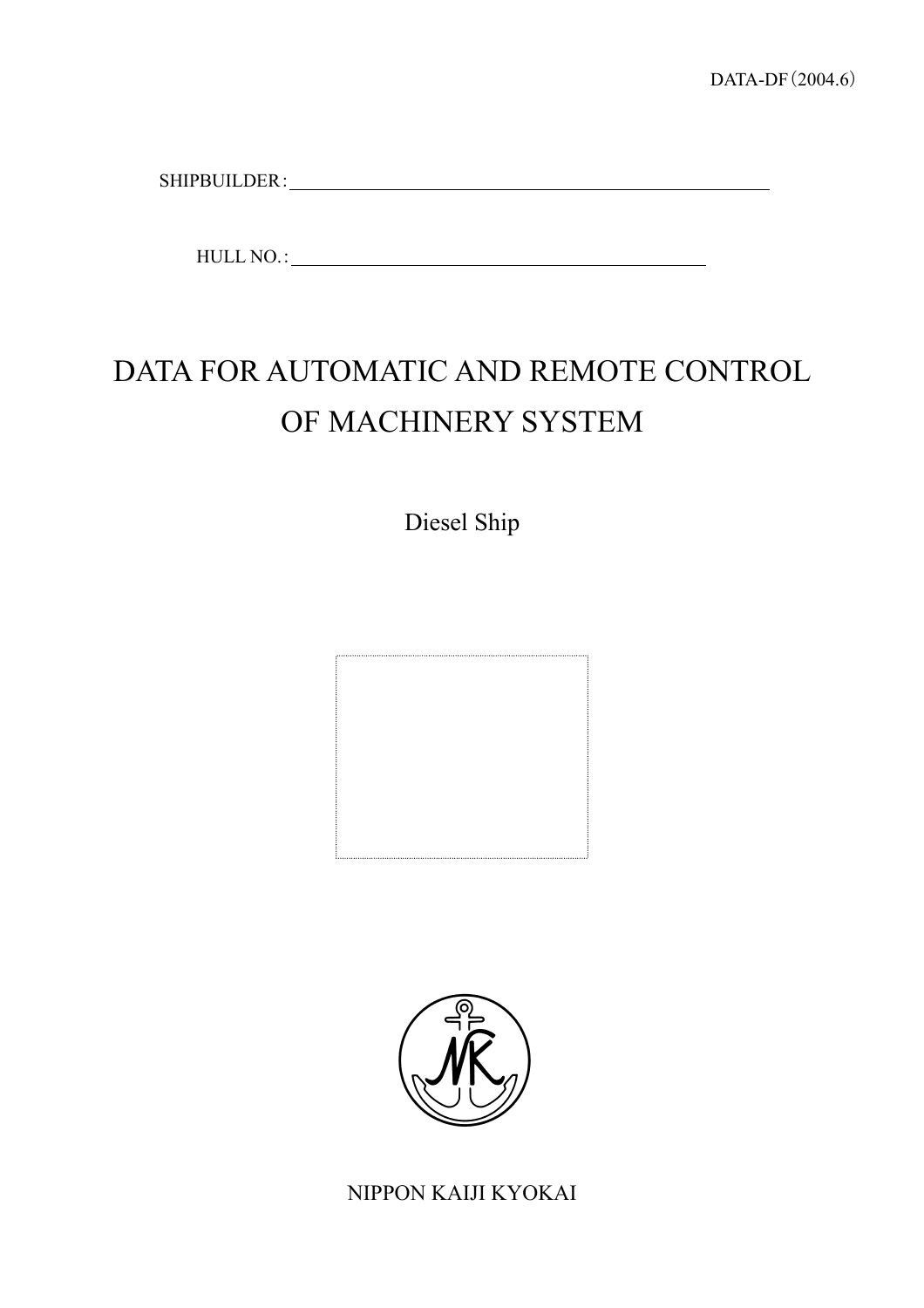# **Summary of Description**

1. If the ships are designed in accordance with description of each column, marked "1" is to be entered in  $\Box$ .

2. If applicable, letter or figure is to be entered in ().

3. If "Note"is necessary, blank space may be used additionally.

#### **Contents**

|                                                                                                                        | (4) Automatic Control System ················ 6                                                     |
|------------------------------------------------------------------------------------------------------------------------|-----------------------------------------------------------------------------------------------------|
|                                                                                                                        | $(5)$ Safety System $\cdots$ $\cdots$ $\cdots$ $\cdots$ $\cdots$ $\cdots$ $\cdots$ 7                |
| 3. M/E & Propulsion Shafting System                                                                                    |                                                                                                     |
|                                                                                                                        | (1) Control of Pumps, Compressors & Fans  8                                                         |
| $(2)$ Safety System $\cdots$ $\cdots$ $\cdots$ $\cdots$ $\cdots$ $\cdots$ $\cdots$ $\cdots$ $\cdots$ $\cdots$          | (2) Level & Temp. Control for Tanks  11                                                             |
|                                                                                                                        | (3) Control of Heat Exchangers etc.  12                                                             |
|                                                                                                                        | $(4)$ Safety System $\cdots$ $\cdots$ $\cdots$ $\cdots$ $\cdots$ $\cdots$ $\cdots$ 13               |
|                                                                                                                        | $(i)$ Auto. Stop for Engine & Turbine $\cdots$ 13                                                   |
|                                                                                                                        | (ii) Auto. Stop for Compressor ·········· 13                                                        |
| $(3)$ Safety System $\cdots$ $\cdots$ $\cdots$ $\cdots$ $\cdots$ $\cdots$ $\cdots$ $\cdots$ $\cdots$ $\cdots$ $\cdots$ |                                                                                                     |
|                                                                                                                        |                                                                                                     |
| 5. Main Electric Generating Plant ··············· 4                                                                    | $(1)$ General $\cdots$ $\cdots$ $\cdots$ $\cdots$ $\cdots$ $\cdots$ $\cdots$ $\cdots$ $\cdots$ $14$ |
|                                                                                                                        | (2) List of measuring & Alarm Point $\cdots$ 14                                                     |
| (2) Location of Main Switchboard  4                                                                                    |                                                                                                     |
|                                                                                                                        |                                                                                                     |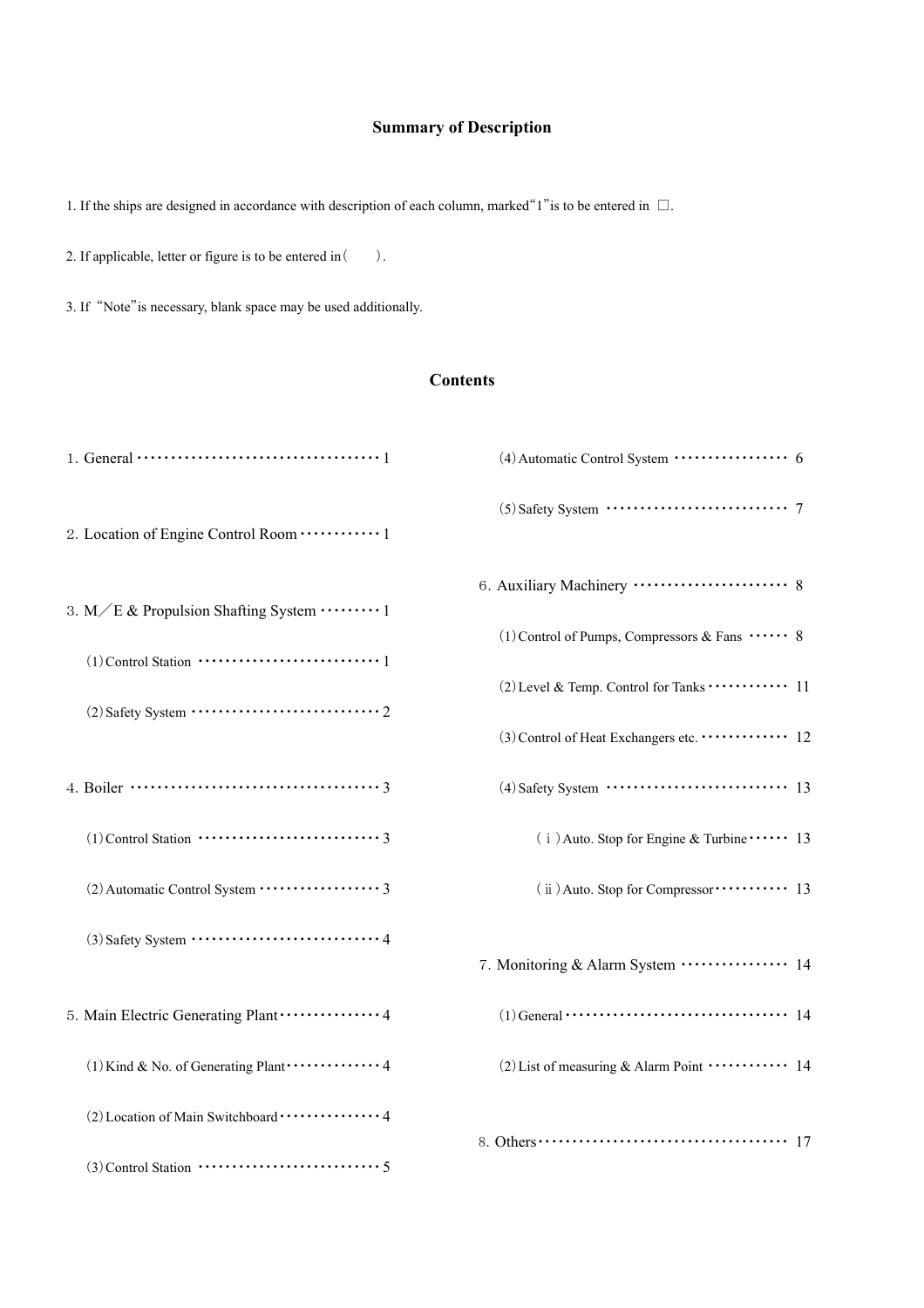#### 1.**General**

 $\Box$  The notation (MC) is acquired.

 $\Box$  The notation (MO) is acquired. [  $\Box$ MO·A,  $\Box$ MO·B,  $\Box$ MO·C,  $\Box$ MO·D]

#### 2.**Location of Engine Control Room**

 $\Box$  In engine room ( ) Deck

□ Outside engine room ( ) Deck

□ Integrated in bridge

#### 3.**Main Engine and Propulsion Shafting System**

#### (1)Control Station

| Control Station<br>Item  |                          |                                  | Bridge     |                          |                             |                          |  |
|--------------------------|--------------------------|----------------------------------|------------|--------------------------|-----------------------------|--------------------------|--|
|                          |                          | Maneuvering Engine con-<br>space | trol space |                          | Engine<br>control<br>room   | Local                    |  |
|                          | Starting                 | $\Box$                           | □          | П                        | $\mathcal{L}$               | $\Box$                   |  |
|                          | Stopping                 |                                  |            | $\Box$                   |                             |                          |  |
| Main Engine              | Reversing                |                                  | $\Box$     | П                        |                             |                          |  |
|                          | Speed Control            |                                  |            |                          |                             |                          |  |
|                          | Emergency Stop           |                                  |            | $\overline{\phantom{a}}$ |                             |                          |  |
| C.P.P.                   | Brade Pitch Control      |                                  |            |                          |                             |                          |  |
| Clutch for<br>Propulsion | Engage · Disengage       | $\Box$                           |            |                          | $\mathcal{L}_{\mathcal{A}}$ | $\overline{\phantom{a}}$ |  |
| Reversing Gear           | Ahead · Neutral · Astern |                                  |            | $\Box$                   | $\sim$                      | $\overline{\phantom{a}}$ |  |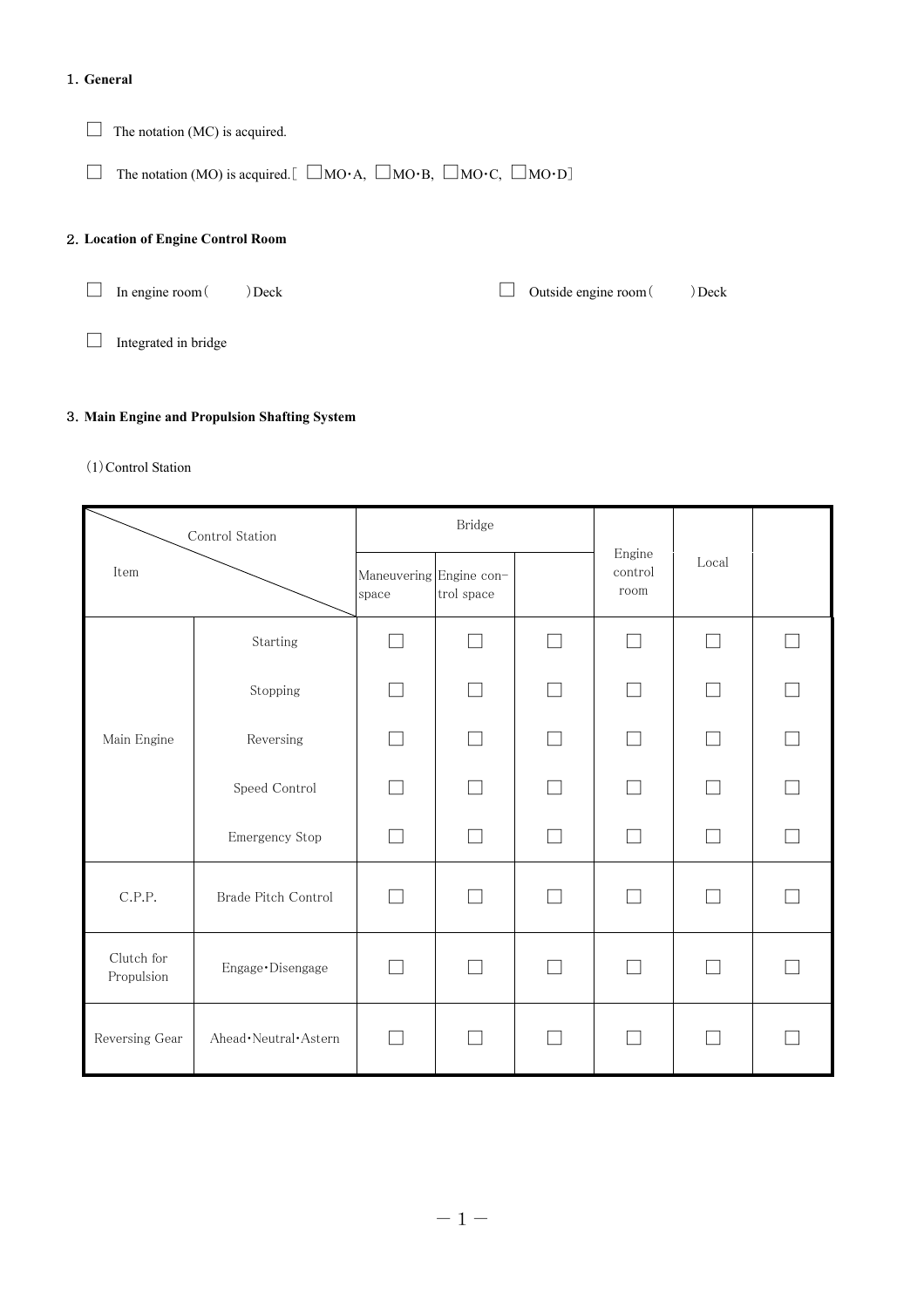| Cause                                         | Main Engine<br>Auto. Stop | Main Eng.Auto.<br>Load Reduction | C.P.P. Blade<br>Angle Auto.<br>Reduction    | Alarm for Necessity<br>of Manual Load<br>Reduction |
|-----------------------------------------------|---------------------------|----------------------------------|---------------------------------------------|----------------------------------------------------|
|                                               | (Note1)                   | (Note1)                          | (Note1)                                     | (Note2)                                            |
| Over speed                                    | $\rfloor$                 | $\left[ \right]$                 | ٦ſ<br>$\begin{array}{c} \hline \end{array}$ | $\overline{ }$                                     |
| Low press. of main lub. oil                   |                           | J<br>$\left[ \right]$            | $\big]$<br>٦l                               | $\overline{a}$                                     |
| Low press. of crosshead bearings lub. oil     |                           |                                  | $\big]$<br>٦[                               | $\overline{ }$                                     |
| Low press. of camshaft lub. oil               |                           | J                                | J.<br>٦l                                    | $\overline{a}$                                     |
| High concentration of crank case oil mist     |                           |                                  | $\big]$<br>٦ſ                               | $\overline{ }$                                     |
| High temp. of main lub. oil inlet             |                           |                                  | J.<br>٦l                                    | $\overline{a}$                                     |
| High temp. of thrust bearing                  |                           |                                  | $\big]$<br>٦ſ                               |                                                    |
| Low flow or non flow of cyl. oil              |                           | $\left[ \right]$                 | ſ<br>٦l                                     | $\overline{a}$                                     |
| Low press. or flow of piston cool. water(oil) |                           |                                  | $\mathcal{L}$<br>٦ſ                         |                                                    |
| High temp. of piston coolant outlet           |                           | $\left[ \right]$                 | ſ<br>٦l                                     | $\left($                                           |
| Low press. or flow of cyl. cool. water        | J                         |                                  | J.<br>٦ſ                                    |                                                    |
| High temp. of cyl. cooling water outlet       |                           |                                  | $\Big]$<br>$\mathbf{I}$                     |                                                    |
| Fire or high temp. of scavenge air space      |                           |                                  |                                             |                                                    |
| High temp. of stern tube bearing              | $\Big)$<br>Пĺ             | Пĺ<br>$\big)$                    | $\Box$ (<br>$\big)$                         | $\Box$ (                                           |
|                                               | $\Big)$<br>٦l             | J<br>Пĺ                          | $\Big)$<br>$\Box$ (                         | $\square$ (                                        |
|                                               | $\Big)$<br>Пl             | J<br>Пĺ                          | $\Big)$<br>Пĺ                               | $\Box$ (                                           |
|                                               |                           | J<br>] [                         | $\Big)$<br>$\Box$ (                         | $\square$ (                                        |
|                                               | $\Box$ (                  | $\Box$ (<br>J                    | $\Box$ [<br>$\Big)$                         | $\Box$ (                                           |

(Note1)If pre-warning alarm and override device are provided, mark〔 〕with ※

(Note2) Alarming position for necessity of manual load reduction is to be entered in  $\hskip.1cm$  ( )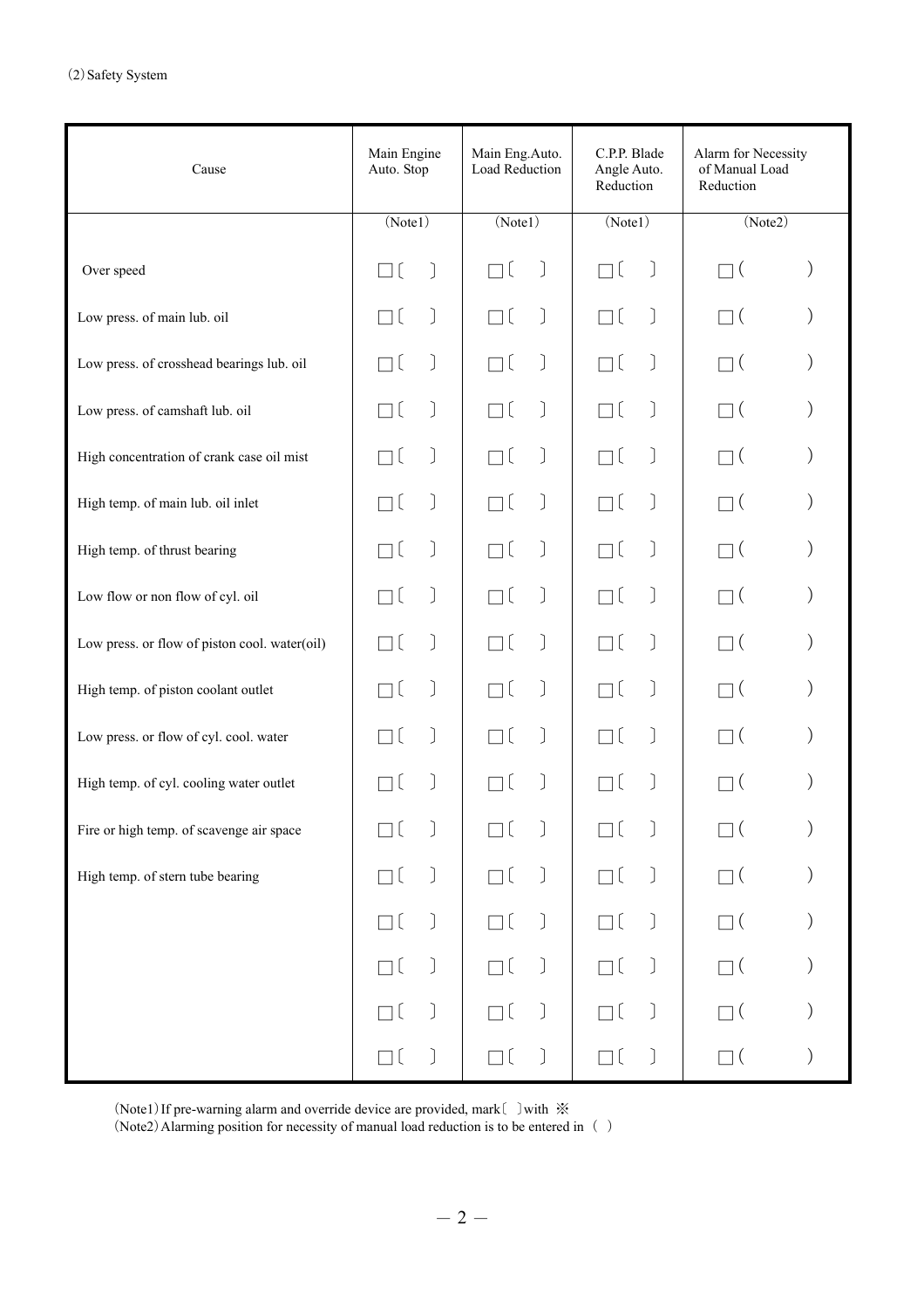#### 4.**Boiler**

# (1)Control Station

| Control Station<br>Item | Bridge | Engine<br>Control<br>Room | Local                    |   |
|-------------------------|--------|---------------------------|--------------------------|---|
| Ignition • Firing       |        |                           | a a                      |   |
| Fire Extinguishing      |        |                           | $\overline{\phantom{a}}$ |   |
| Soot Blow               |        |                           | $\Box$                   | Г |
| Emerg. Stop             |        |                           | l I                      |   |
|                         |        |                           | e i                      |   |
|                         |        |                           |                          |   |

# (2)Automatic Control System

| Automatic combustion control device is provided.                      |
|-----------------------------------------------------------------------|
| Pressure Control System                                               |
| $ON$ $\sup$ OFF Control<br>$ON - LOW - HIGH - LOW - OFF$ Control      |
| Control of the number of firing burners<br>Proportional control       |
| Combination control of the (<br>) system and (<br>) system            |
| Others (                                                              |
| Automatic feed water control device is provided.                      |
| Feed Water Control System                                             |
| $ON$ $\rightarrow$ OFF control of the feed water pump                 |
| Feed water flow rate control by means of the feed water control valve |
| Steam flow rate control for the feed water pump turbine               |
| $Other(s)$ (                                                          |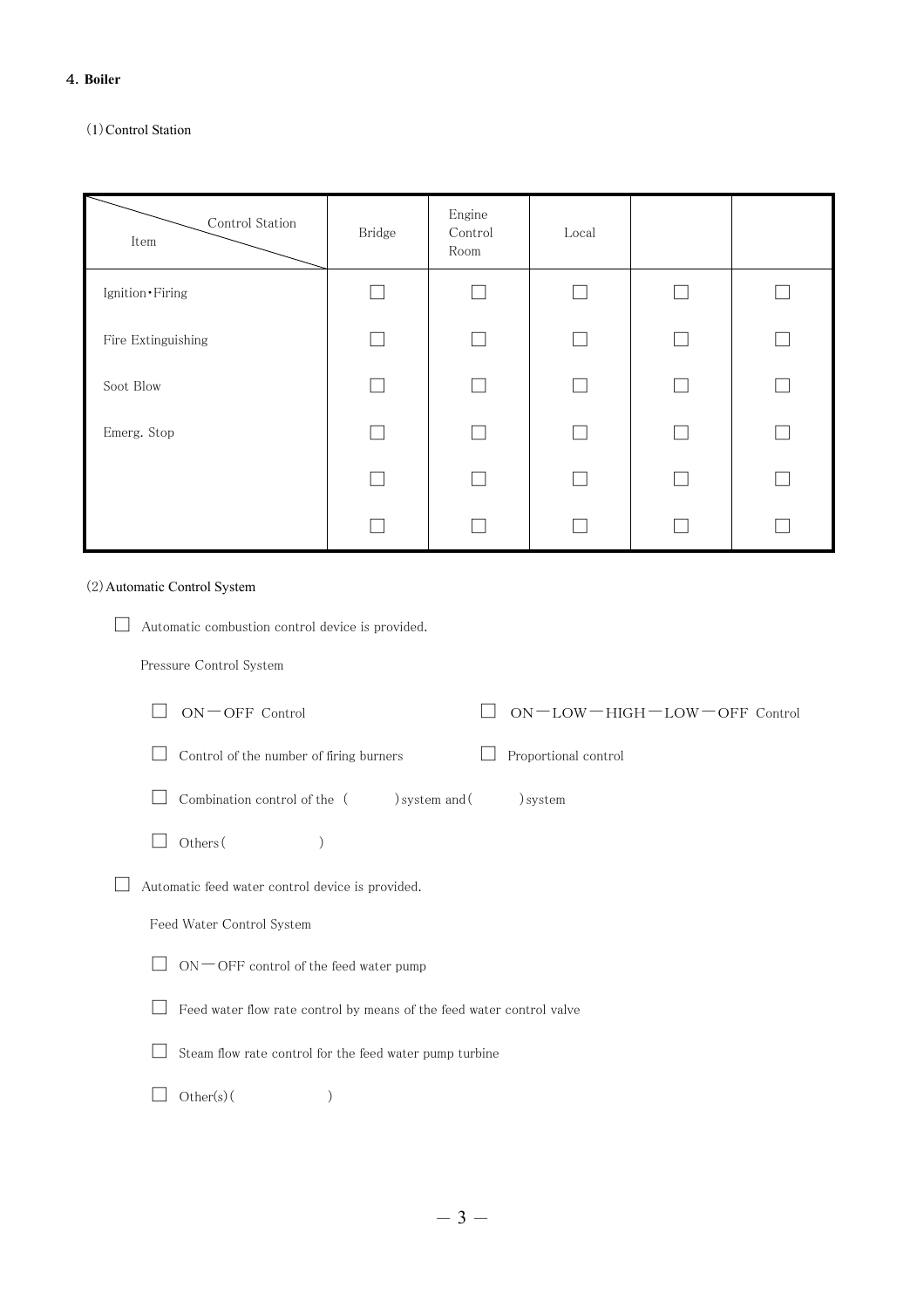| Fuel oil<br>shut off | Cause                                                              |  | Cause                                          |
|----------------------|--------------------------------------------------------------------|--|------------------------------------------------|
|                      | Miss fire                                                          |  | Source failure                                 |
|                      | Flame failure                                                      |  | Low temp. of fuel oil                          |
|                      | Abnormal low water level                                           |  | High temp.of exhaust gas                       |
|                      | Combustion air failure                                             |  | High temp. of fuel oil                         |
|                      | Low press. of fuel oil                                             |  |                                                |
|                      | Low press. of atomizing steam                                      |  |                                                |
|                      | Abnormal high temp. of thermal oil                                 |  | Low level of expansion tank for<br>thermal oil |
|                      | Low flow rate $\angle$ Low differential<br>Pressure of thermal oil |  |                                                |

## 5.**Main Electric Generating Plant**

 $(1)$  Kind & Number of Main Elect.

(2)Location of Main Switchboard

 $\hfill\Box\quad\text{In engine control room}\qquad\qquad\Box\quad\text{Outside engine control room}$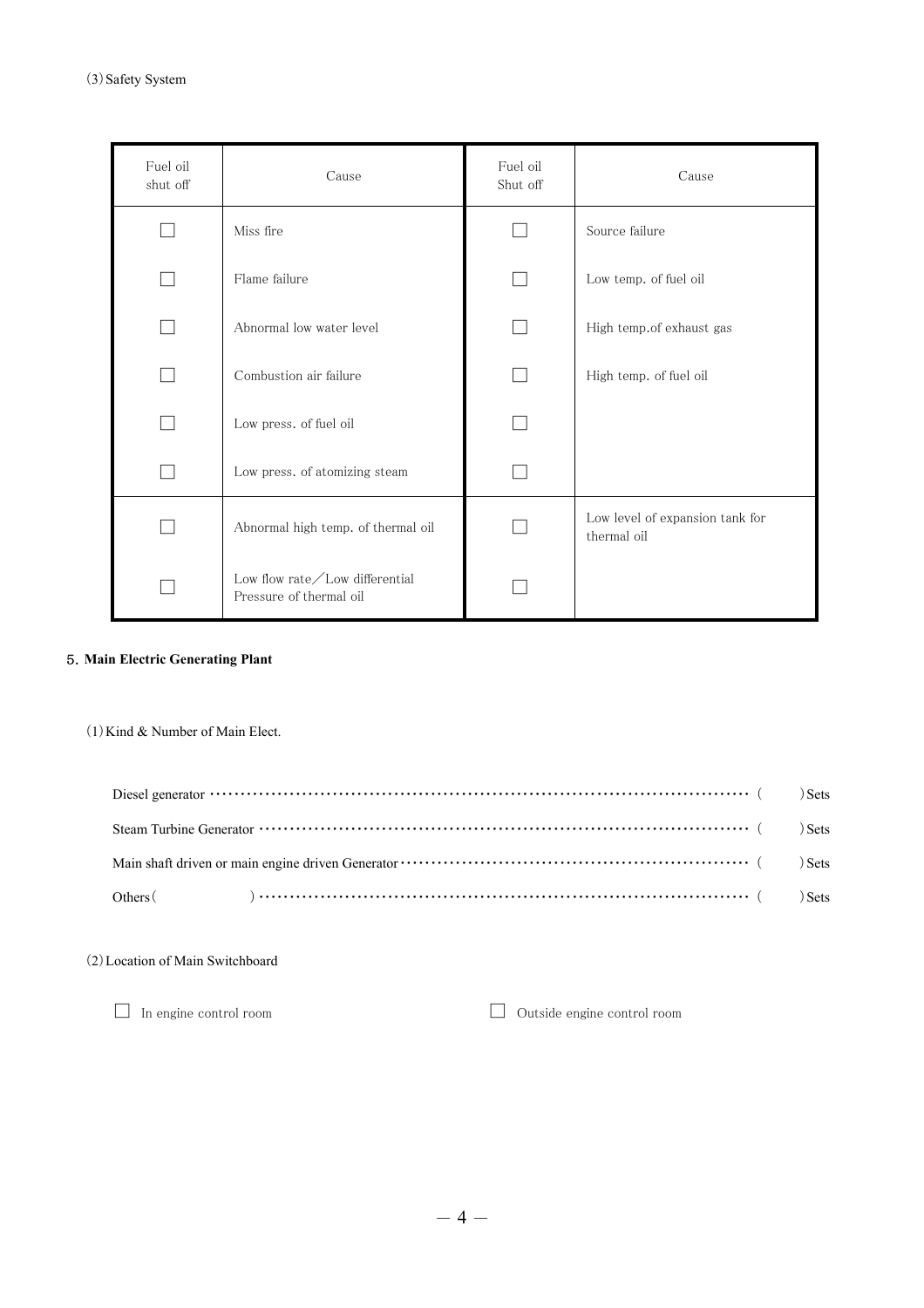| $\mbox{Control Station}$<br>$\mbox{Item}$ |                               | Bridge                   | Engine<br>Control<br>$\operatorname{Room}$ | $\mathop{\rm Main}$<br>Switchboard | Engine Side |                          |
|-------------------------------------------|-------------------------------|--------------------------|--------------------------------------------|------------------------------------|-------------|--------------------------|
|                                           | Starting                      | $\overline{\phantom{a}}$ | - 1                                        | $\Box$                             | П           | $\overline{\phantom{a}}$ |
| Diesel<br>Generator                       | Stopping                      |                          |                                            |                                    |             |                          |
|                                           | ${\sf Speed}$ ${\sf control}$ |                          |                                            |                                    |             |                          |
|                                           | Breaker close & open          |                          |                                            |                                    |             |                          |
|                                           | Stand-by Selection            |                          |                                            |                                    |             |                          |
|                                           | Emergency stop                |                          |                                            |                                    |             |                          |
|                                           | Starting                      |                          |                                            | - 1                                |             |                          |
|                                           | Stopping                      |                          |                                            |                                    |             |                          |
| Steam<br>Turbine<br>Generator             | ${\sf Speed}$ ${\sf control}$ |                          |                                            |                                    |             |                          |
|                                           | Breaker close & open          |                          |                                            |                                    |             |                          |
|                                           | Emergency stop                |                          |                                            |                                    |             |                          |
| Synchronizing                             |                               |                          |                                            |                                    |             |                          |
| Load sharing                              |                               | $\Box$                   | П                                          | $\Box$                             | П           |                          |
|                                           |                               |                          |                                            |                                    |             |                          |
|                                           |                               |                          |                                            |                                    |             |                          |
|                                           |                               | $\Box$                   | $\mathcal{L}$                              | $\Box$                             | П           |                          |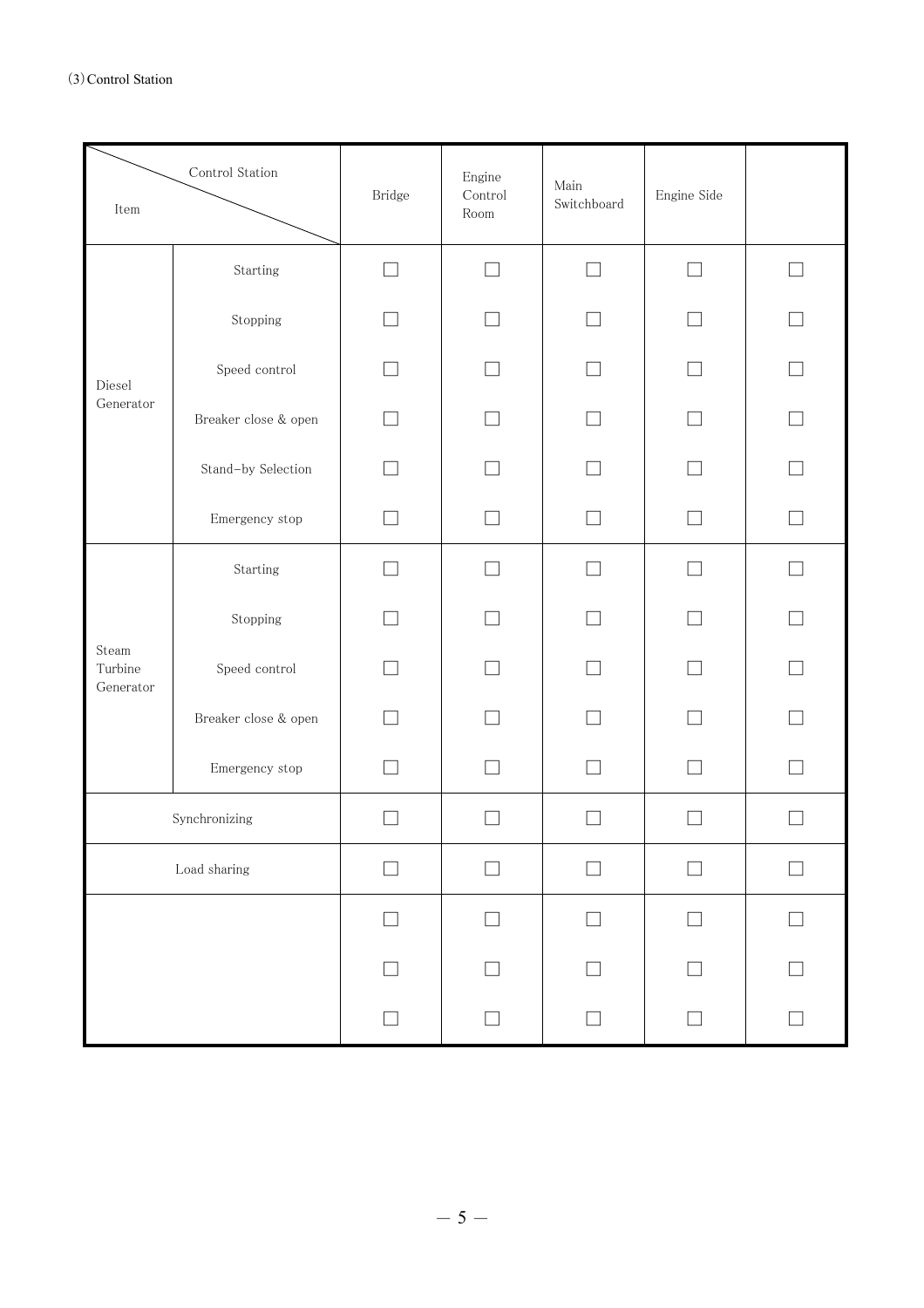| The automatic synchronizing device is provided.                                                              |                                                |
|--------------------------------------------------------------------------------------------------------------|------------------------------------------------|
| The automatic load sharing device is provided.                                                               |                                                |
| The automatic starting device for stand by generator is provided.                                            |                                                |
| The automatic control device of number of generators on line is provided.                                    |                                                |
| If the exhaust gas turbine generator is provided,                                                            |                                                |
| -The following means are provided against reduction of main engine output.                                   |                                                |
| The boiler is automatically fired to supply steam without interruption for electric generation.              |                                                |
| The turbine generator is automatically transferred to the stand by generator.                                |                                                |
| Others (<br>)                                                                                                |                                                |
| -Detecting means for reduction of main engine output are as follows:-                                        |                                                |
| No. of main engine revolutions                                                                               | Temp.of main engine exhaust gas                |
| Press. of boiler or turbine inlet steam                                                                      | Temp. of steam                                 |
| Main engine fuel handle position                                                                             | Engine telegraph handle position               |
| Frequency                                                                                                    | Voltage                                        |
| Other(s)(<br>$\mathcal{C}$                                                                                   |                                                |
| The optimum load sharing control system is adopted during parallel operation with other generators.          |                                                |
| If the main shaft or main engine driven generator (herein after refered to as"shaft generator") is provided, |                                                |
| -A constant frequency control equipment (constant speed control equipment) is provided as follows:-          |                                                |
| Hydraulic multiple disc clutch                                                                               | Thyristerconverter·inverter                    |
| Differential epicycle gear                                                                                   | Eddy current coupling (Electromagnetic clutch) |
| Hydraulic oil converter (Hydraulic oil pump/<br>Motor control)                                               | $Other(s)$ (<br>$\mathcal{E}$                  |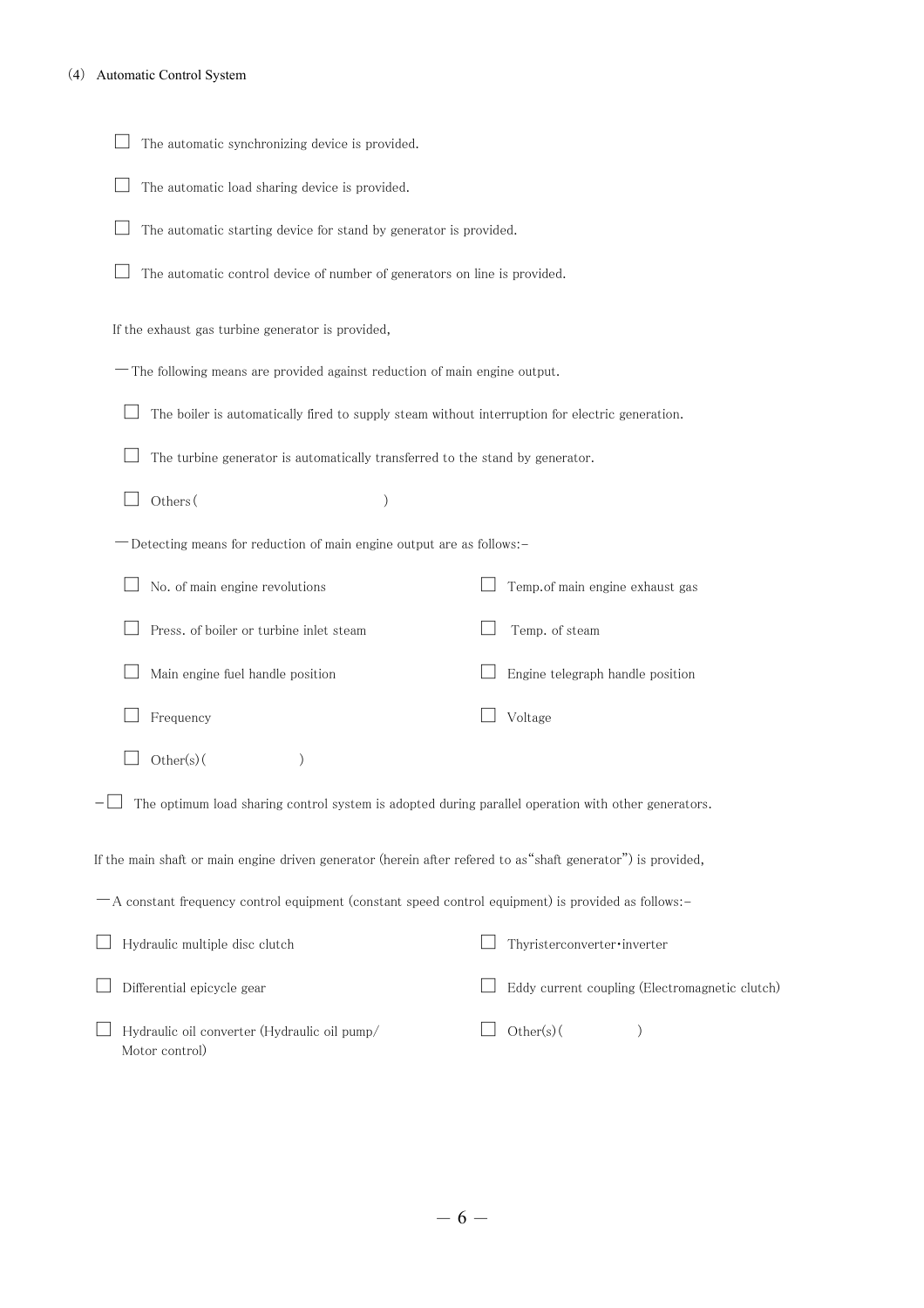| The shaft generator is also driven by any other prime mover than main engine.       |                                                                                                                       |  |  |  |  |  |  |
|-------------------------------------------------------------------------------------|-----------------------------------------------------------------------------------------------------------------------|--|--|--|--|--|--|
| -In the case of reduction in the main engine speed, means are provided as follows:- |                                                                                                                       |  |  |  |  |  |  |
| The shaft generator is automatically transferred to the stand by generator.         |                                                                                                                       |  |  |  |  |  |  |
|                                                                                     | The driving power for the shaft generator is automatically transferred to a separate prime mover as used for back up. |  |  |  |  |  |  |
| Others (                                                                            |                                                                                                                       |  |  |  |  |  |  |
| -Detecting means for reduction of main engine speed are as follows:-                |                                                                                                                       |  |  |  |  |  |  |
| Main engine fuel oil handle position                                                | Engine telegraph handle position                                                                                      |  |  |  |  |  |  |
| Frequency                                                                           | Voltage<br>$\Box$                                                                                                     |  |  |  |  |  |  |
| Others (                                                                            |                                                                                                                       |  |  |  |  |  |  |

# (5) Safety System

n

| Kind                 | Auto.<br>Stop | Cause                                                        |                             | Cause                                         |
|----------------------|---------------|--------------------------------------------------------------|-----------------------------|-----------------------------------------------|
|                      | $\Box$        | Over speed                                                   | $\Box$                      | Low press. of cyl. cooling water engine inlet |
| Diesel<br>Generator  | $\Box$        | Low press. of lub. oil engine inlet                          | $\Box$                      | Low flow of cyl. cooling water engine inlet   |
|                      | $\Box$        | High temp. of lub. oil engine inlet                          | $\Box$                      | High concentration of crank case oil mist     |
|                      | $\Box$        | High temp. of cyl. cooling water engine outlet               | $\Box$                      |                                               |
|                      |               | Over speed                                                   | $\Box$                      | Excessive axial displacement of rotor         |
| Steam                | П             | Low press. of lub. oil turbine inlet                         |                             |                                               |
| Turbine<br>Generator | П             | High press. of back press. (low vacuum of aux.<br>condenser) | $\mathcal{L}_{\mathcal{A}}$ |                                               |
|                      | ┌             | Excessive vibration of rotor or casing                       |                             |                                               |

÷

ŕ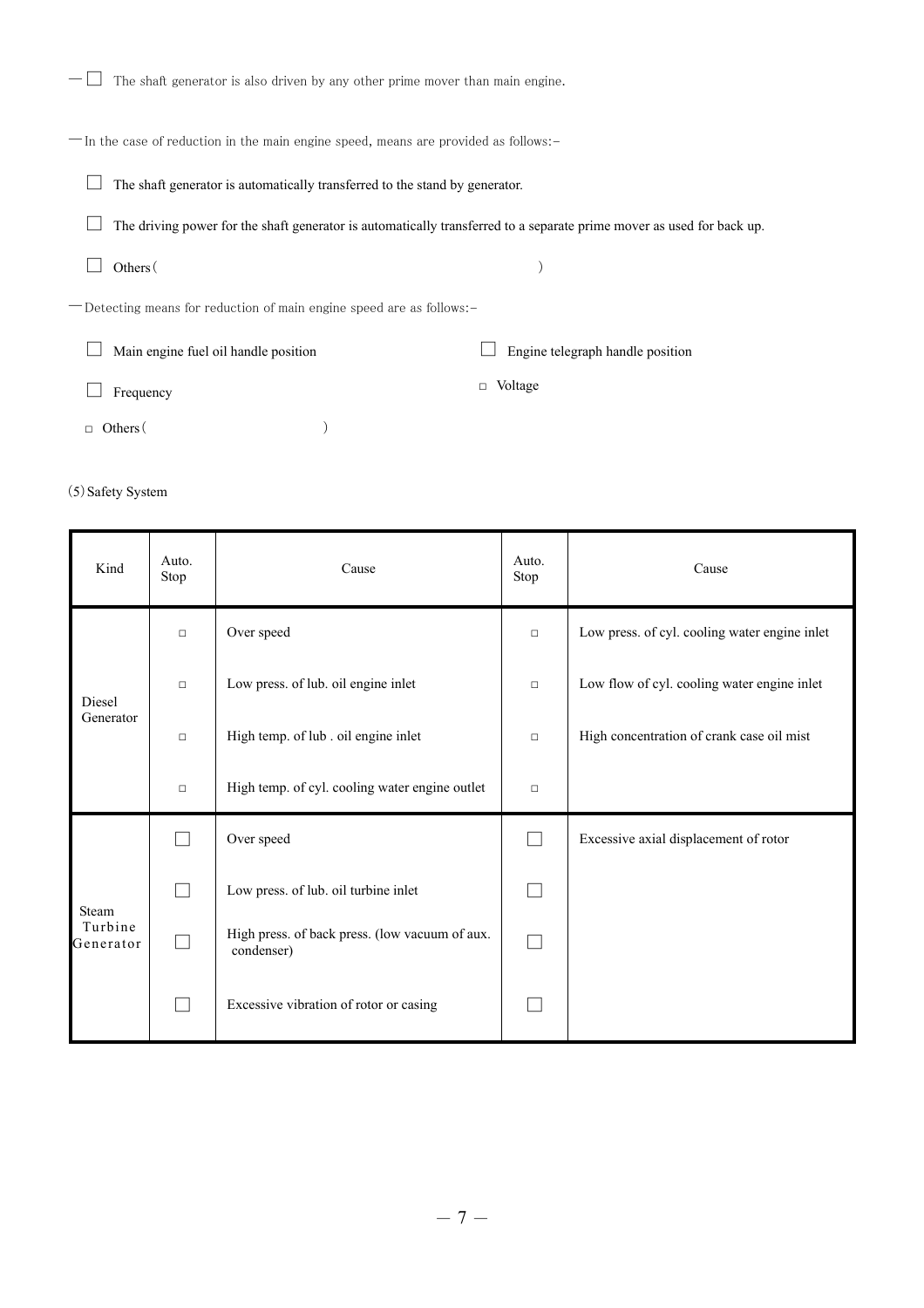# 6.**Auxiliary Machinery**

(1)Control of Pumps, Compressors and Ventilation Fans

|                                                  |                              |                         | Remote start and stop   |                         | Auto.                   | Auto.                                   |                            |
|--------------------------------------------------|------------------------------|-------------------------|-------------------------|-------------------------|-------------------------|-----------------------------------------|----------------------------|
|                                                  | Item                         | <b>Bridge</b>           | Eng. Control<br>Room    |                         | Start-<br>Stop          | Change<br>to $ST \diagup BY$<br>Machine | Sequential<br><b>Start</b> |
|                                                  |                              | Start · Stop            | Start · Stop            | Start · Stop            | Start · Stop            |                                         |                            |
|                                                  | Main lub. oil pump           | $\square \cdot \square$ | $\square \cdot \square$ | $\square\cdot\square$   | $\square \cdot \square$ | J.                                      |                            |
|                                                  | Crosshead lub. oil pump      | $\square \cdot \square$ | $\Box \cdot \Box$       | $\Box\cdot\Box$         | $\square \cdot \square$ |                                         |                            |
|                                                  | Turbo-charger lub. oil pump  | $\square \cdot \square$ | $\square \cdot \square$ | $\square \cdot \square$ | $\square \cdot \square$ |                                         |                            |
|                                                  | Camshaft lub. oil pump       | $\Box \cdot \Box$       | $\square \cdot \square$ | $\Box\cdot\Box$         | $\square \cdot \square$ |                                         |                            |
|                                                  | Reduction gear lub. oil pump | $\sqcap.\sqcap$         | $\Box \cdot \Box$       | $\sqcap.\sqcap$         | $\Box\cdot\Box$         |                                         |                            |
|                                                  | Cyl. cooling pump            | $\square \cdot \square$ | $\square \cdot \square$ | $\square \cdot \square$ | $\square \cdot \square$ |                                         |                            |
|                                                  | Piston cooling pump          | $\square \cdot \square$ | $\square \cdot \square$ | $\square \cdot \square$ | $\square \cdot \square$ |                                         |                            |
|                                                  | Fuel valve cooling pump      | $\sqcap.\sqcap$         | $\cdot$ $\Box$          | $\vert \cdot \vert$     | $\sqcap . \sqcap$       |                                         |                            |
|                                                  | Main cooling sea water pump  | $\square \cdot \square$ | $\square \cdot \square$ | $\square \cdot \square$ | $\square \cdot \square$ |                                         |                            |
| in diesel engine and propulsion shafting systems | Fuel oil supply pump         | $\Box \cdot \Box$       | $\square \cdot \square$ | $\Box\cdot\Box$         | $\square \cdot \square$ |                                         |                            |
|                                                  | C.P.P. control oil pump      | $\cdot$                 |                         |                         |                         |                                         |                            |
| $\sum_{i=1}^{n}$                                 | Stern tube lub. oil pump     | $\square \cdot \square$ | $\Box\cdot\Box$         | $\square \cdot \square$ | $\square \cdot \square$ |                                         |                            |
|                                                  | Aux. blower                  | $\square \cdot \square$ | $\Box \cdot \Box$       | $\square \cdot \square$ | $\square \cdot \square$ | $\Box$                                  | $\Box$                     |
|                                                  |                              | $\square \cdot \square$ | $\square \cdot \square$ | $\square \cdot \square$ | $\square \cdot \square$ |                                         |                            |
|                                                  |                              | $\square \cdot \square$ | $\square \cdot \square$ | $\square \cdot \square$ | $\square \cdot \square$ | $\Box$                                  | $\Box$                     |
|                                                  |                              | $\square \cdot \square$ | $\square \cdot \square$ | $\square \cdot \square$ | $\square \cdot \square$ | $\Box$                                  | $\Box$                     |
|                                                  |                              | $\square \cdot \square$ | $\square \cdot \square$ | $\Box \cdot \Box$       | $\square \cdot \square$ |                                         |                            |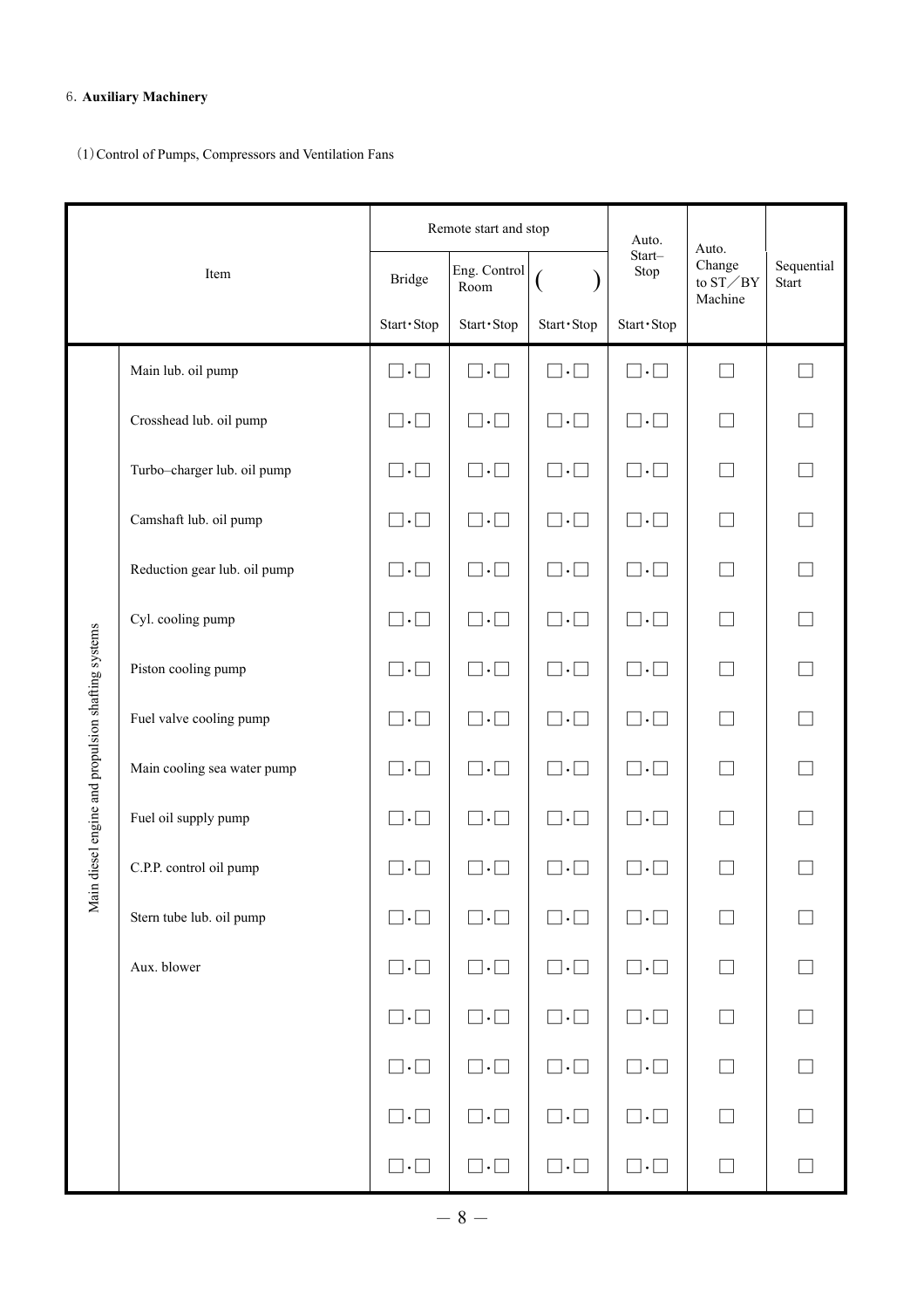|                        |                                      |                         | Remote Start and Stop   |                         | Auto.                   |                                                                 |                            |  |
|------------------------|--------------------------------------|-------------------------|-------------------------|-------------------------|-------------------------|-----------------------------------------------------------------|----------------------------|--|
|                        | Item                                 | <b>Bridge</b>           | Eng. Control<br>Room    | Ų                       | Start-<br>Stop          | Auto<br>Change<br>to $\mathrm{ST}\diagup\mathrm{BY}$<br>Machine | Sequential<br><b>Start</b> |  |
|                        |                                      | Start · Stop            | Start · Stop            | Start · Stop            | Start · Stop            |                                                                 |                            |  |
|                        | Feed water pump (Main)               | $\square \cdot \square$ | $\square \cdot \square$ | $\square \cdot \square$ | $\square \cdot \square$ | $\overline{\phantom{0}}$                                        |                            |  |
|                        | Feed water pump (aux.)               | $\square \cdot \square$ | $\square \cdot \square$ | $\square \cdot \square$ | $\square \cdot \square$ | $\Box$                                                          |                            |  |
|                        | Boiler water circulating pump        | $\Box\cdot\Box$         | $\square \cdot \square$ | $\square \cdot \square$ | $\square \cdot \square$ | $\Box$                                                          |                            |  |
|                        | Burning pump                         | $\square \cdot \square$ | $\square \cdot \square$ | $\square \cdot \square$ | $\square \cdot \square$ | $\Box$                                                          |                            |  |
| Aux. boile             | Forced draft fan                     | $\square \cdot \square$ | $\square \cdot \square$ | $\square \cdot \square$ | $\square \cdot \square$ | П                                                               |                            |  |
|                        | Thermal fluid oil circulating pump   | $\square \cdot \square$ | $\square \cdot \square$ | $\square \cdot \square$ | $\square \cdot \square$ | $\Box$                                                          | $\Box$                     |  |
|                        |                                      | $\square \cdot \square$ | $\square \cdot \square$ | $\square \cdot \square$ | $\square \cdot \square$ | $\Box$                                                          |                            |  |
|                        |                                      | $\square \cdot \square$ | $\square \cdot \square$ | $\square \cdot \square$ | $\square \cdot \square$ | $\Box$                                                          |                            |  |
|                        |                                      | $\square \cdot \square$ | $\square \cdot \square$ | $\square \cdot \square$ | $\square \cdot \square$ | П                                                               |                            |  |
|                        | Stand by lub. oil pump               | $\square \cdot \square$ | $\square \cdot \square$ | $\square \cdot \square$ | $\square \cdot \square$ |                                                                 |                            |  |
|                        | Lub. oil priming pump                | $\square \cdot \square$ | $\square \cdot \square$ | $\square \cdot \square$ | $\square \cdot \square$ |                                                                 |                            |  |
|                        | Cyl. cooling pump                    | $\square \cdot \square$ | $\Box\cdot\Box$         | $\square \cdot \square$ | $\square \cdot \square$ |                                                                 |                            |  |
| Generator diesel       | Cooler cooling sea water pump        | $\square \cdot \square$ | $\square \cdot \square$ | $\square \cdot \square$ | $\square \cdot \square$ |                                                                 |                            |  |
|                        | Fuel oil supply pump                 | $\square \cdot \square$ | $\Box\cdot\Box$         | $\Box\cdot\Box$         | $\square \cdot \square$ |                                                                 |                            |  |
|                        |                                      | $\square \cdot \square$ | $\square \cdot \square$ | $\square \cdot \square$ | $\square \cdot \square$ |                                                                 |                            |  |
|                        |                                      | $\square \cdot \square$ | $\square \cdot \square$ | $\square \cdot \square$ | $\square \cdot \square$ | П                                                               |                            |  |
|                        | Stand by lub. oil pump               | $\square \cdot \square$ | $\Box \cdot \Box$       | $\square \cdot \square$ | $\square \cdot \square$ | $\Box$                                                          |                            |  |
| Generator steam diesel | Cieculating (cooling sea water) pump | $\square \cdot \square$ | $\square \cdot \square$ | $\square \cdot \square$ | $\square \cdot \square$ |                                                                 |                            |  |
|                        | Condensate pump                      | $\square \cdot \square$ | $\square \cdot \square$ | $\square \cdot \square$ | $\square \cdot \square$ | $\Box$                                                          |                            |  |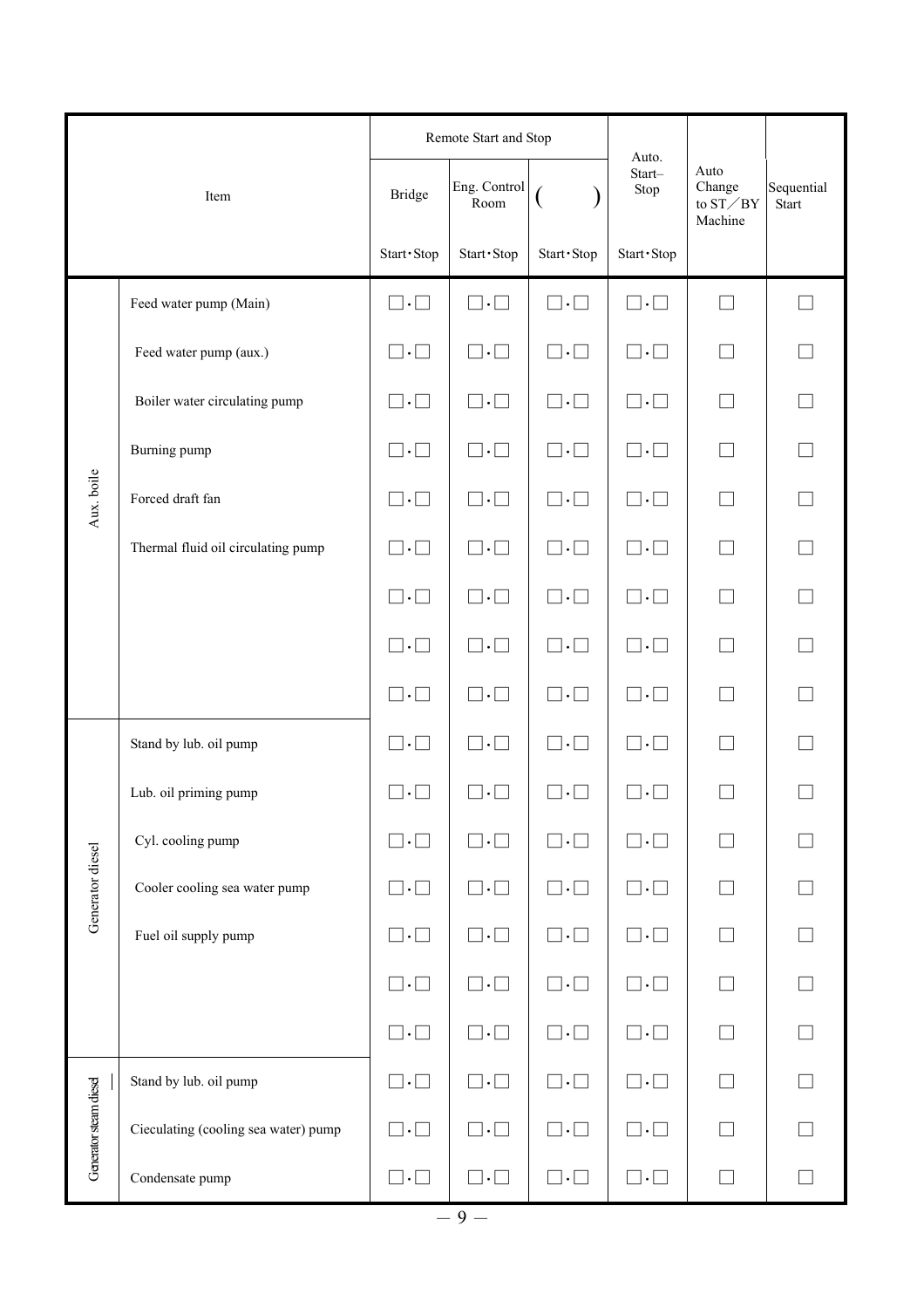|                         |                                            |                         | Remote Start and Stop         |                         | Auto.                       |                                      |                            |  |
|-------------------------|--------------------------------------------|-------------------------|-------------------------------|-------------------------|-----------------------------|--------------------------------------|----------------------------|--|
|                         | Item                                       | <b>Bridge</b>           | Eng. Control<br>Room          |                         | Start-<br>Stop              | Auto<br>Change<br>to $ST \diagup BY$ | Sequential<br><b>Start</b> |  |
|                         |                                            | Start · Stop            | Start · Stop                  | Start · Stop            | Start · Stop                | Machine                              |                            |  |
|                         | Vacuum pump                                | $\square \cdot \square$ | $\square \cdot \square$       | $\square \cdot \square$ | $\square \cdot \square$     | ┓                                    |                            |  |
| Generator steam turbine |                                            | $\sqcap.\sqcap$         | $\Box \cdot \Box$             | $\sqcap.\sqcap$         | $\sqcap.\sqcap$             |                                      |                            |  |
|                         |                                            | $\square \cdot \square$ | $\square \cdot \square$       | $\square \cdot \square$ | $\square \cdot \square$     | $\blacksquare$                       |                            |  |
|                         | Bilge pump                                 | $\square \cdot \square$ | $\square\cdot\square$         | $\sqcap.\sqcap$         | $\square\cdot\square$       |                                      |                            |  |
|                         | Ballast pump                               | $\square \cdot \square$ | $\square \cdot \square$       | $\sqcap.\sqcap$         | $\square \cdot \square$     |                                      |                            |  |
|                         | G.S pump (for fire, bilge)                 | $\square \cdot \square$ | $\square \cdot \square$       | $\square \cdot \square$ | $\square \cdot \square$     | П                                    |                            |  |
|                         | Ballast pump (for fire, bilge)             | $\square \cdot \square$ | $\Box\cdot\Box$               | $\Box \cdot \Box$       | $\vert \cdot \vert$ $\vert$ |                                      |                            |  |
|                         | ) pump (for fire, bilge)<br>$\overline{(}$ | $\square \cdot \square$ | $\square \cdot \square$       | $\Box \cdot \Box$       | $\square \cdot \square$     |                                      |                            |  |
|                         | Diesel fuel oil transfer pump              | $\square \cdot \square$ | $\square \cdot \square$       | $\square \cdot \square$ | $\square \cdot \square$     |                                      |                            |  |
|                         | Heavy fuel oil transfer pump               | $\square \cdot \square$ | $\Box \cdot \Box$             | $\Box \cdot \Box$       | $\sqsupset \cdot \sqsupset$ |                                      |                            |  |
| iaries                  | Steering gear oil pump                     | $\vert \cdot \vert$     | $\vert \cdot \vert$<br>$\sim$ |                         | $\blacksquare$<br>$\cdot$   |                                      |                            |  |
| Auxili                  |                                            | $\square \cdot \square$ | $\square \cdot \square$       | $\Box \cdot \Box$       | $\square \cdot \square$     |                                      |                            |  |
|                         |                                            | $\square \cdot \square$ | $\square \cdot \square$       | $\square \cdot \square$ | $\square \cdot \square$     | $\Box$                               | $\Box$                     |  |
|                         |                                            | $\square \cdot \square$ | $\Box\cdot\Box$               | $\square \cdot \square$ | $\square \cdot \square$     | $\Box$                               |                            |  |
|                         | Main air compressor                        | $\square \cdot \square$ | $\square \cdot \square$       | $\square \cdot \square$ | $\square \cdot \square$     | П                                    | $\Box$                     |  |
|                         | Aux. Air compressor                        | $\square \cdot \square$ | $\square \cdot \square$       | $\square \cdot \square$ | $\square \cdot \square$     | $\Box$                               | $\Box$                     |  |
|                         | Control air compressor                     | $\square \cdot \square$ | $\square \cdot \square$       | $\square \cdot \square$ | $\square \cdot \square$     |                                      |                            |  |
|                         | Ventilation fan in engine room             | $\square \cdot \square$ | $\square \cdot \square$       | $\square \cdot \square$ | $\square \cdot \square$     | П                                    |                            |  |
|                         | Exhaust fan for purifier space             | $\square \cdot \square$ | $\Box\cdot\Box$               | $\square \cdot \square$ | $\square \cdot \square$     | $\Box$                               | $\Box$                     |  |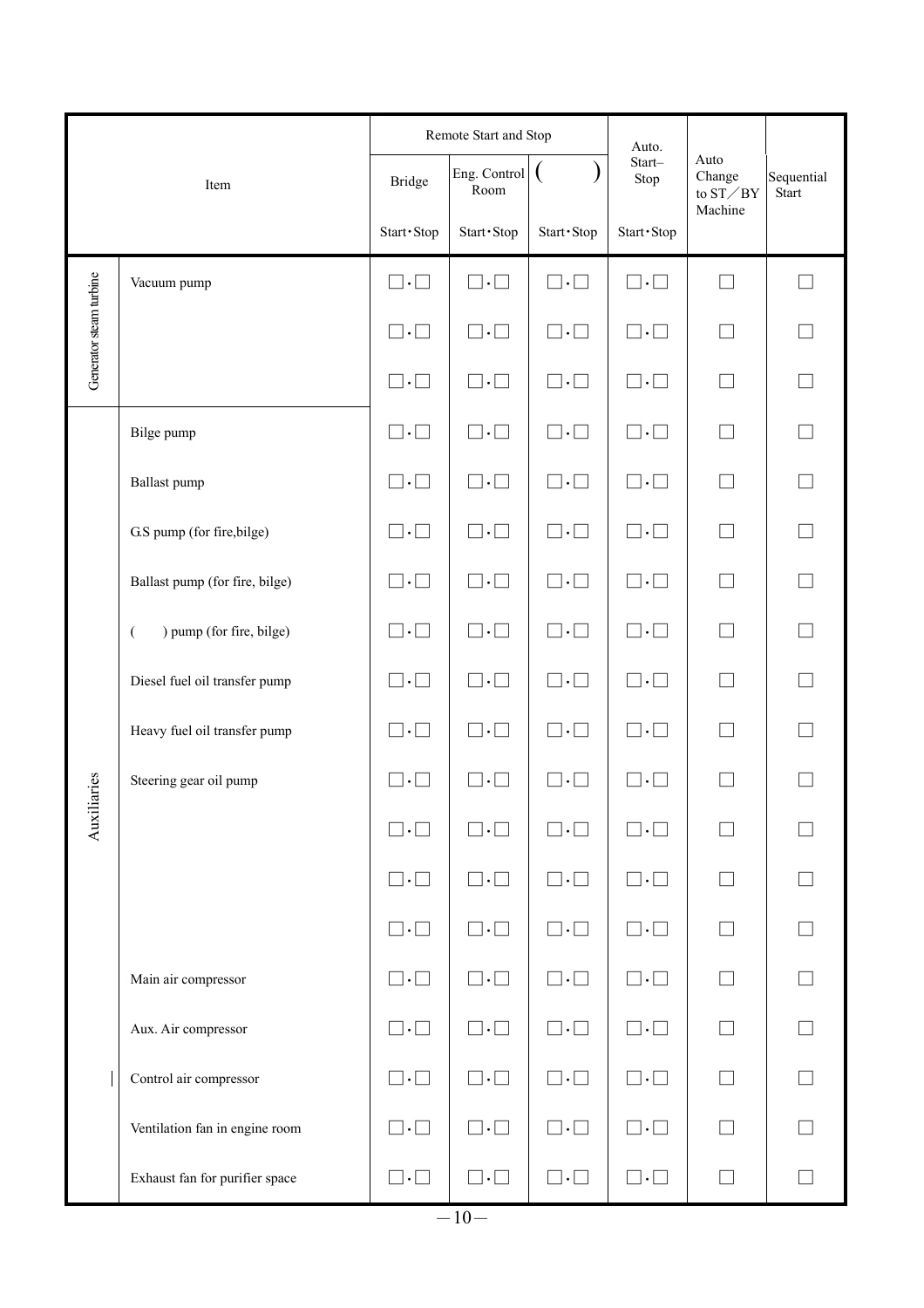# (2)Level and Temperature Control for Tanks

|                |                               |                                 |              | Heating             |                             |                                 |          | Heating             |  |
|----------------|-------------------------------|---------------------------------|--------------|---------------------|-----------------------------|---------------------------------|----------|---------------------|--|
| Item           |                               | Auto.<br>Transfer<br>to $\tanh$ | Provided     | Auto.<br>Temp.Cont. | Item                        | Auto.<br>Transfer<br>to $\tanh$ | Provided | Auto.<br>Temp.Cont. |  |
|                | Heavy fuel oil settling tank  |                                 |              |                     | Save-all tank               |                                 |          |                     |  |
|                | Heavy fuel oil service tank   | $\overline{\phantom{a}}$        |              | $\vert \ \ \vert$   | Drain tank                  | ×.                              | $\Box$   |                     |  |
|                | Diesel fuel oil settling tank | $\overline{\phantom{a}}$        |              | $\Box$              | Sludge tank                 | ┓                               | $\Box$   |                     |  |
| Fuel oil tanks | Diesel fuel oil service tank  |                                 |              |                     | Fuel valve cooling oil tank |                                 |          |                     |  |
|                | Blend oil tank                | $\Box$                          | $\Box$       | $\Box$              | West oil tank               | П                               | П        |                     |  |
|                |                               |                                 |              |                     |                             | T.                              | $\Box$   |                     |  |
|                |                               |                                 |              |                     |                             |                                 | П        |                     |  |
|                |                               |                                 | $\mathbf{I}$ |                     |                             |                                 | П        |                     |  |
|                | $\operatorname{Cascade}$ tank |                                 |              |                     |                             |                                 | E.       |                     |  |
| Others         |                               |                                 |              |                     |                             |                                 | $\Box$   |                     |  |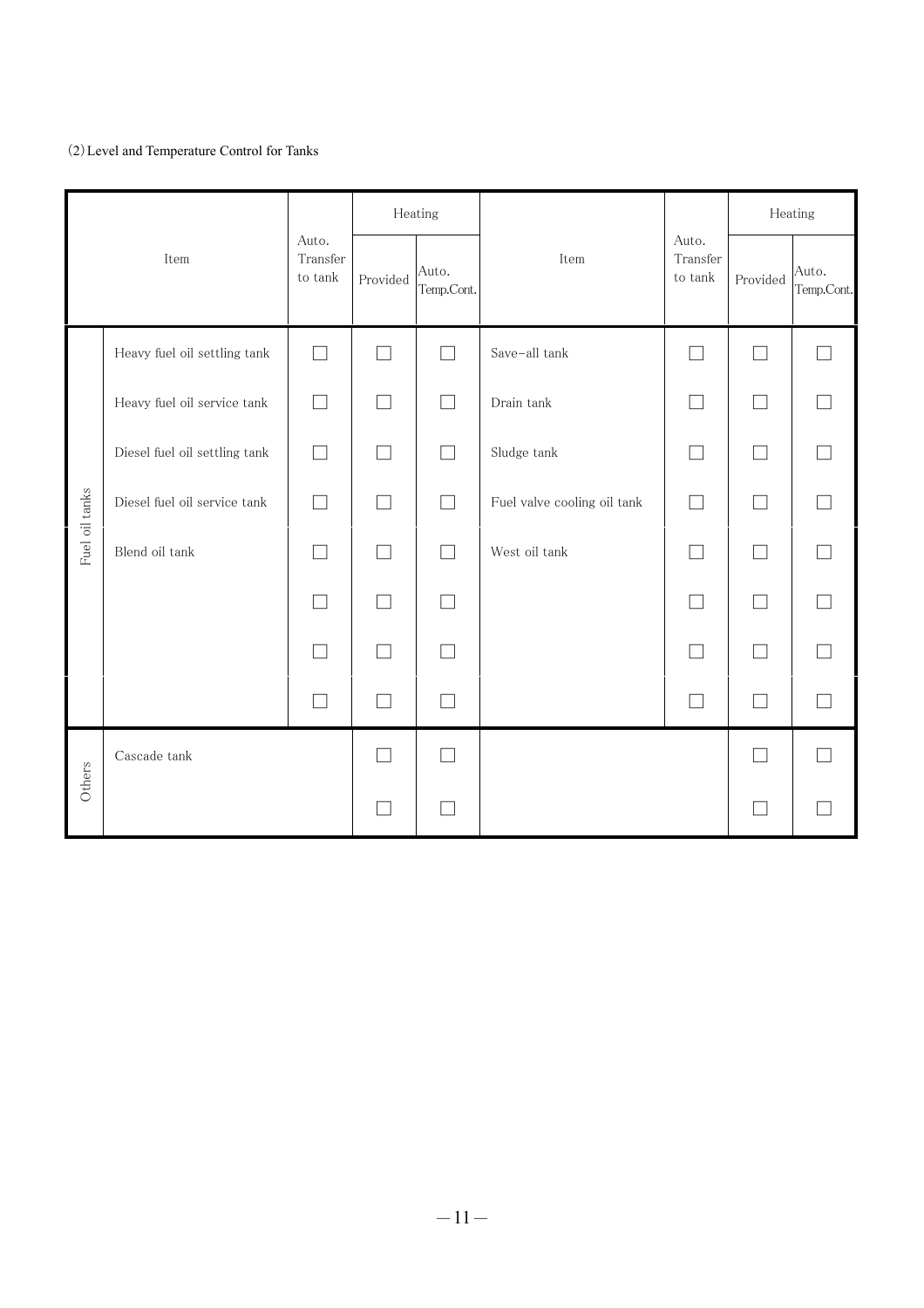## (3) Control of Heat Exchangers etc.

|                                             | Item                                  | Auto<br>Control |                         | Item                                         | Auto<br>Control |
|---------------------------------------------|---------------------------------------|-----------------|-------------------------|----------------------------------------------|-----------------|
|                                             | Temp. ,main lub. oil                  |                 |                         | Temp.,lub.oil                                |                 |
|                                             | Temp., turbo-charger lub. oil         |                 |                         | Temp., cyl. cooling water                    |                 |
|                                             | Temp., camshaft lub. oil              |                 | Generator diesel        | Temp., fuel oil                              |                 |
|                                             |                                       |                 |                         | Viscosity, fuel oil                          |                 |
|                                             | Temp.,cyl. cooling water              |                 |                         |                                              |                 |
|                                             | Temp., piston cooling water (oil)     | $\Box$          |                         |                                              |                 |
| Main engine and propulsion shafting systems | Temp., fuel valve cooling water (oil) |                 |                         | Temp.,lub.oil                                |                 |
|                                             |                                       |                 |                         | Press., gland steam                          |                 |
|                                             | Temp., fuel oil                       |                 | Generator steam turbine | Level, aux. condenser                        |                 |
|                                             | 燃料油粘度<br>Viscosity, fuel oil          |                 |                         |                                              |                 |
|                                             |                                       |                 |                         |                                              |                 |
|                                             | Temp., scavenging air                 |                 |                         | Temp., fuel oil purifier inlet               |                 |
|                                             | Temp., stern tube lub. oil            |                 |                         | Temp., lub. oil purifier inlet               |                 |
|                                             | Temp., reduction gear lub. oil        |                 |                         | Temp., starting air compressor cooling water |                 |
|                                             |                                       |                 |                         |                                              |                 |
|                                             |                                       |                 | Others                  |                                              |                 |
|                                             | Temp., fuel oil                       |                 |                         |                                              |                 |
| Aux. boiler                                 | Temp., feed water                     |                 |                         |                                              |                 |
|                                             |                                       |                 |                         |                                              |                 |
|                                             |                                       |                 |                         |                                              |                 |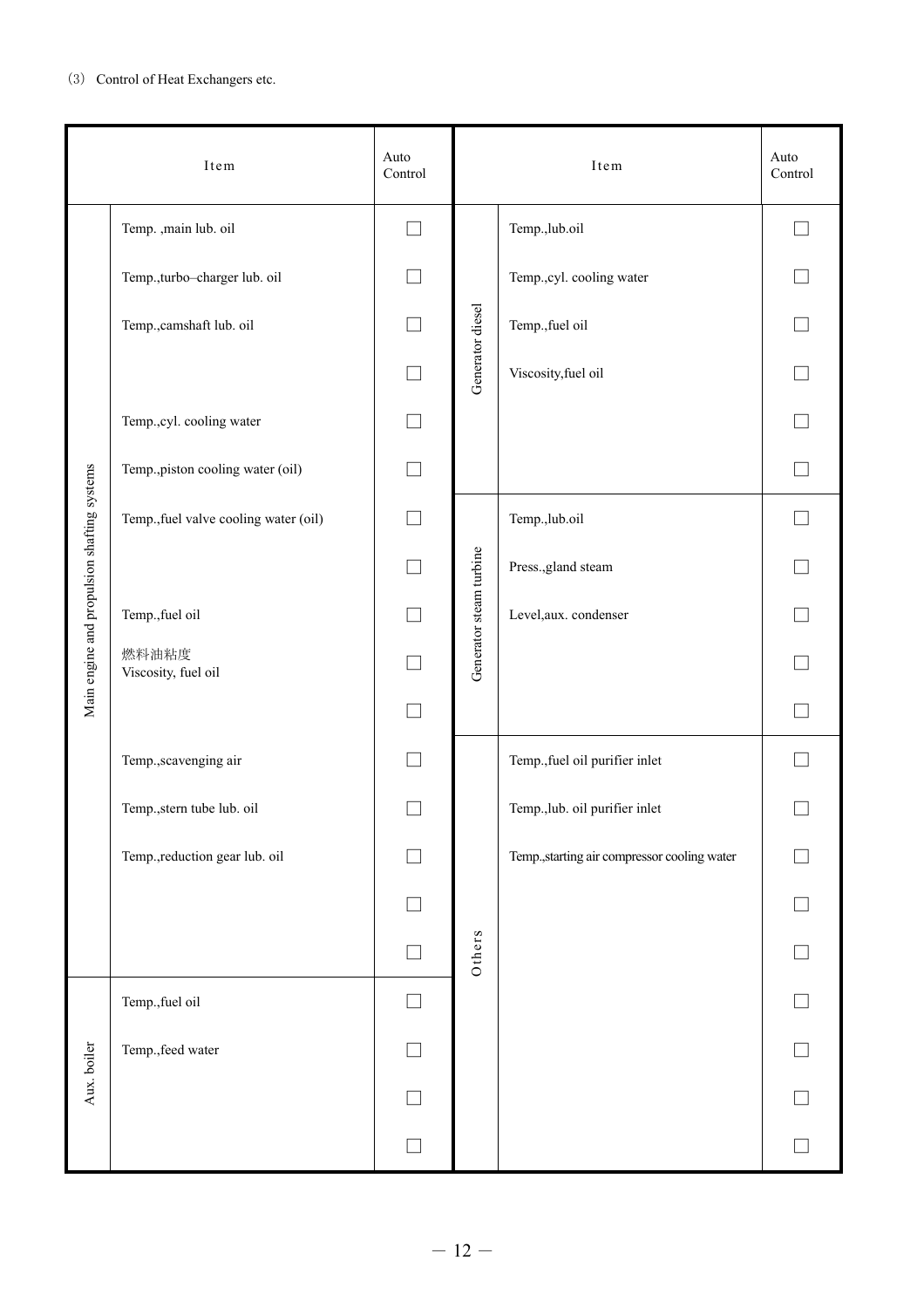#### (4) Safety system

(ⅰ)Automatic stop for diesel engine and steam turbine

| Service         | Kind of<br>Prime<br>Movers<br>(Note) | Over speed | Low press.<br>of lub. oil | High temp.<br>of cooling<br>water | Low press. of<br>coolingwater | Low vacuum<br>or high ex-<br>haust steam<br>press. | Excessive<br>vibration |  |
|-----------------|--------------------------------------|------------|---------------------------|-----------------------------------|-------------------------------|----------------------------------------------------|------------------------|--|
| Air compressor  | $D \cdot T$                          |            |                           |                                   |                               |                                                    |                        |  |
| Feed water pump | $D \cdot T$                          |            |                           |                                   |                               |                                                    |                        |  |
| Ballast pump    | $D \cdot T$                          |            |                           |                                   |                               |                                                    |                        |  |
|                 | $D \cdot T$                          |            |                           |                                   |                               |                                                    |                        |  |
|                 | $D \cdot T$                          |            |                           |                                   |                               |                                                    |                        |  |

(Note) D(Diesel Engine) and T(Steam Turbine) should be enclosed with a circle according to kind of prime mover.

## (ⅱ)Automatic stop for air compressor

| Service                | Low press.<br>of lub. oil | Low press.of<br>cooling water | Low flow of | High temp. of<br>cooling water Compressed air |  |
|------------------------|---------------------------|-------------------------------|-------------|-----------------------------------------------|--|
| Main air compressor    |                           |                               |             |                                               |  |
| Aux.air compressor     |                           |                               |             |                                               |  |
| Control air compressor |                           |                               |             |                                               |  |
|                        |                           |                               |             |                                               |  |
|                        |                           |                               |             |                                               |  |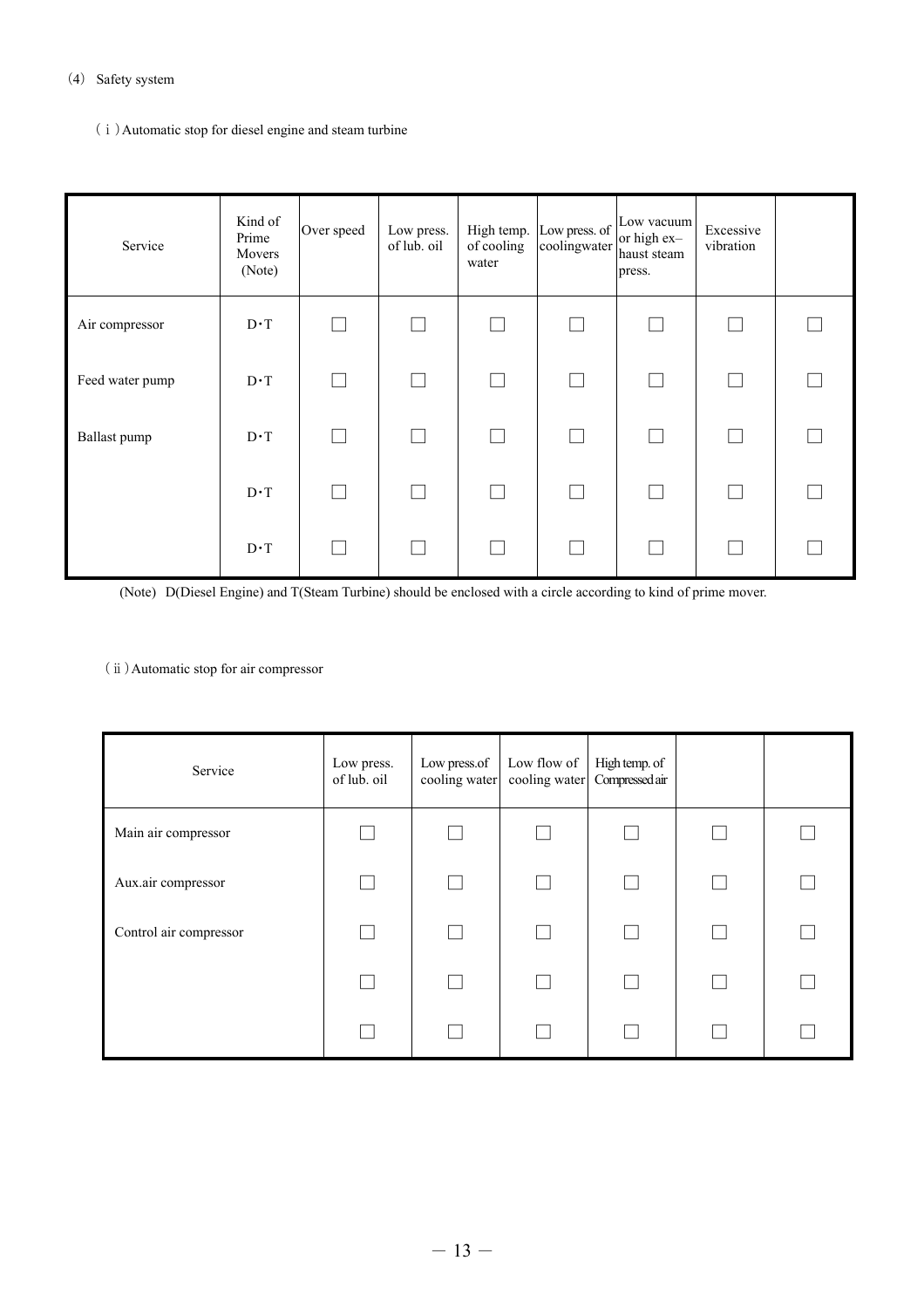#### 7.**Monitoring and Alarm System**

# (1)General

-The CRT displays and associating apparatus are adopted for the monitoring and alarm system.

|                        |            |  | <b>Bridge</b>        |  |                           |                 | Engine |                 | Cargo  |        |        |
|------------------------|------------|--|----------------------|--|---------------------------|-----------------|--------|-----------------|--------|--------|--------|
| Location<br>Equipments |            |  | Maneuvering<br>space |  | Engine con-<br>trol space | control<br>room |        | control<br>room |        |        |        |
| <b>CRT</b>             | For engine |  | ) Sets               |  | ) Sets                    |                 | ) Sets |                 | ) Sets | ) Sets | ) Sets |
| Display                | For cargo  |  |                      |  |                           |                 |        |                 |        |        |        |
| Typewriter             |            |  |                      |  |                           |                 |        |                 |        |        |        |
| Printer                |            |  |                      |  |                           |                 |        |                 |        |        |        |
|                        |            |  |                      |  |                           |                 |        |                 |        |        |        |

-The extension alarm devices are provided at the following stations

| Each engineer's accommodation room | Dining room   |
|------------------------------------|---------------|
| Recreation room                    | Saloon        |
| Office                             | <b>Bridge</b> |
| Others (                           |               |

(2)List of measuring point and alarm point for machinery system

List of measuring and alarm point for machinery system should be attached to this booklet.

The format of the list is free provided that the list is at least included such the list of measurement, indication and alarm as shown to the following example.

Attached from may be used to make the list, if necessary.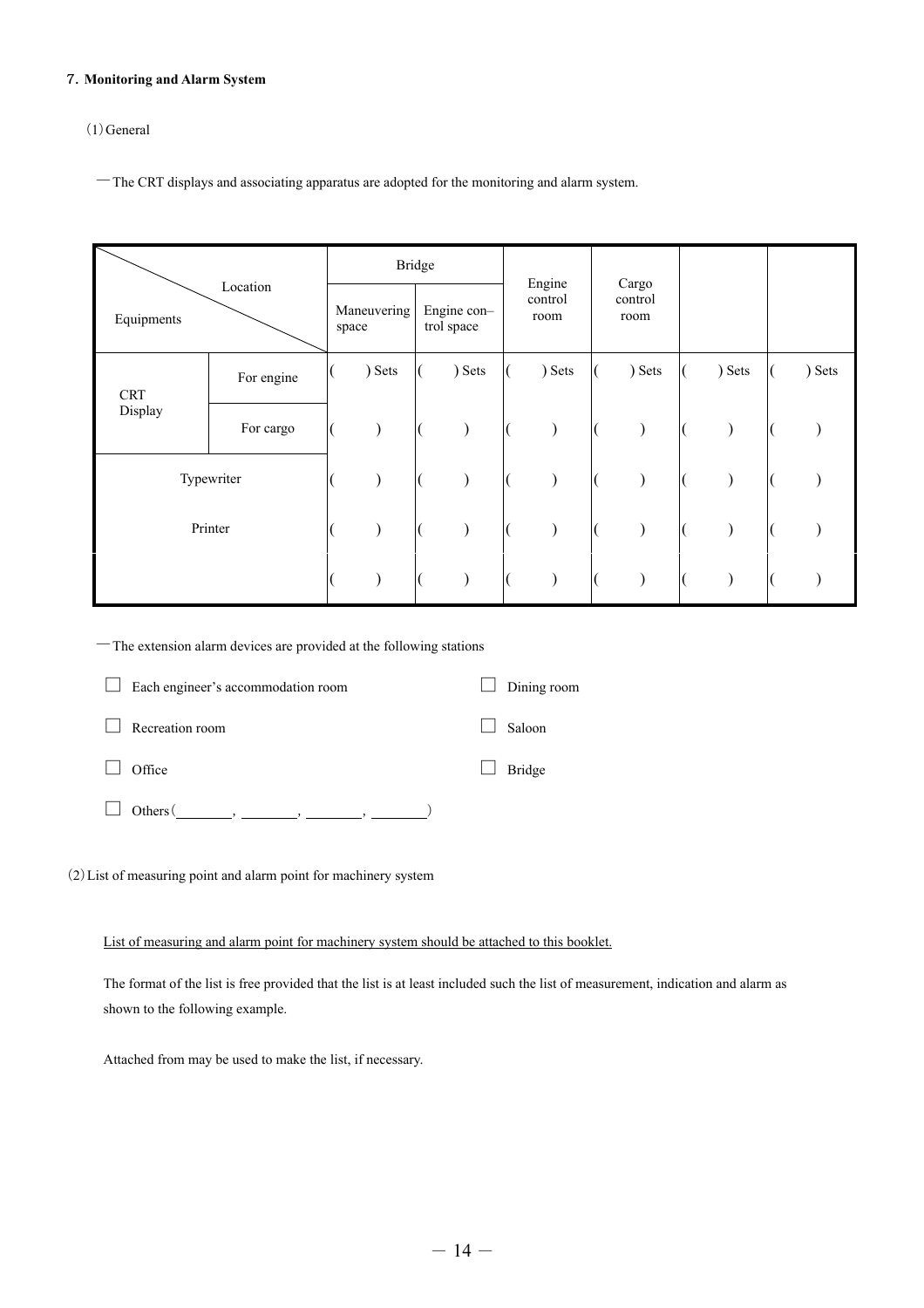Note  $Sho$  Note  $\Box$  $\Box$  $\Box$  $\Box$  $\Box$  $\Box$  $\Box$  $\Box$  $\Box$  $\Box$  $\Box$  $\Box$  $\Box$  $\Box$ Revolution □ □ □□□ Temp. of exhaust gas each cyl. outlet □ □ □□□ Press. of governor setting air □ □ □□□ Ahead/Astern indication of cam shaft □ □ □□□ Aux. blower running □ □ □□□ □ □ □ □ □ High Temp. of cooling water each cyl. outlet □ □ □□□ High & Low Xew Xew Xew Yearp. △ Now Temp. 10 □ □ □ □ □ □ □ □ □ □ □ □ □ □ □ □ □ □ □ □ □ □ □ □ □ □ Low press. of main L. O. inlet □ □ □□□ Low press. of control air □ □ □□□ High differential press. L. O. Filter □ □ □ □ □ □ □ □ □ □ □ □ □ □ □ □ □ □ □ □ □ □ Work<br>Shop  $\Box$  $\hfill \square$  $\Box$  $\Box$  $\Box$  $\overline{\phantom{a}}$  $\Box$ -— ⊢ ⊢ -—  $\overline{\phantom{0}}$ Engine control room  $\boxminus$  $\Box$  $\Box$  $\Box$  $\Box$  $\Box$  $\overline{\phantom{0}}$  $\overline{\phantom{0}}$ — -1 1  $\overline{\phantom{0}}$ ⊢ - $\overline{\phantom{0}}$ Engine con-<br>trol space Engine con–  $\Box$  $\Box$  $\Box$  $\Box$  $\Box$  $\Box$  $\Box$  $\Box$  $\Box$  $\Box$  $\Box$  $\Box$  $\Box$  $\Box$ Bridge Maneuvering<br>space Item  $\blacksquare$  $\overline{\phantom{a}}$  $\hfill \square$  $\Box$  $\Box$  $\Box$  $\Box$  $\hfill \square$  $\Box$  $\Box$ —  $\overline{\phantom{0}}$  $\overline{\phantom{0}}$  $\overline{\phantom{0}}$ — High & Low Temp. of F. O. injection pump inlet High Temp. of cooling water each cyl. outlet Ahead $\diagup$  Astern indication of cam shaft Location Temp. of exhaust gas each cyl. outlet High differential press. L. O. filter Low press. of main L. O. inlet Press. of governor setting air Low press. of control air Aux. blower running Revolution Item Temp. Press. Indication Object/ Division Alarms Main Engine

List of measuring and alarm point for machinery system List of measuring and alarm point for machinery system For example For example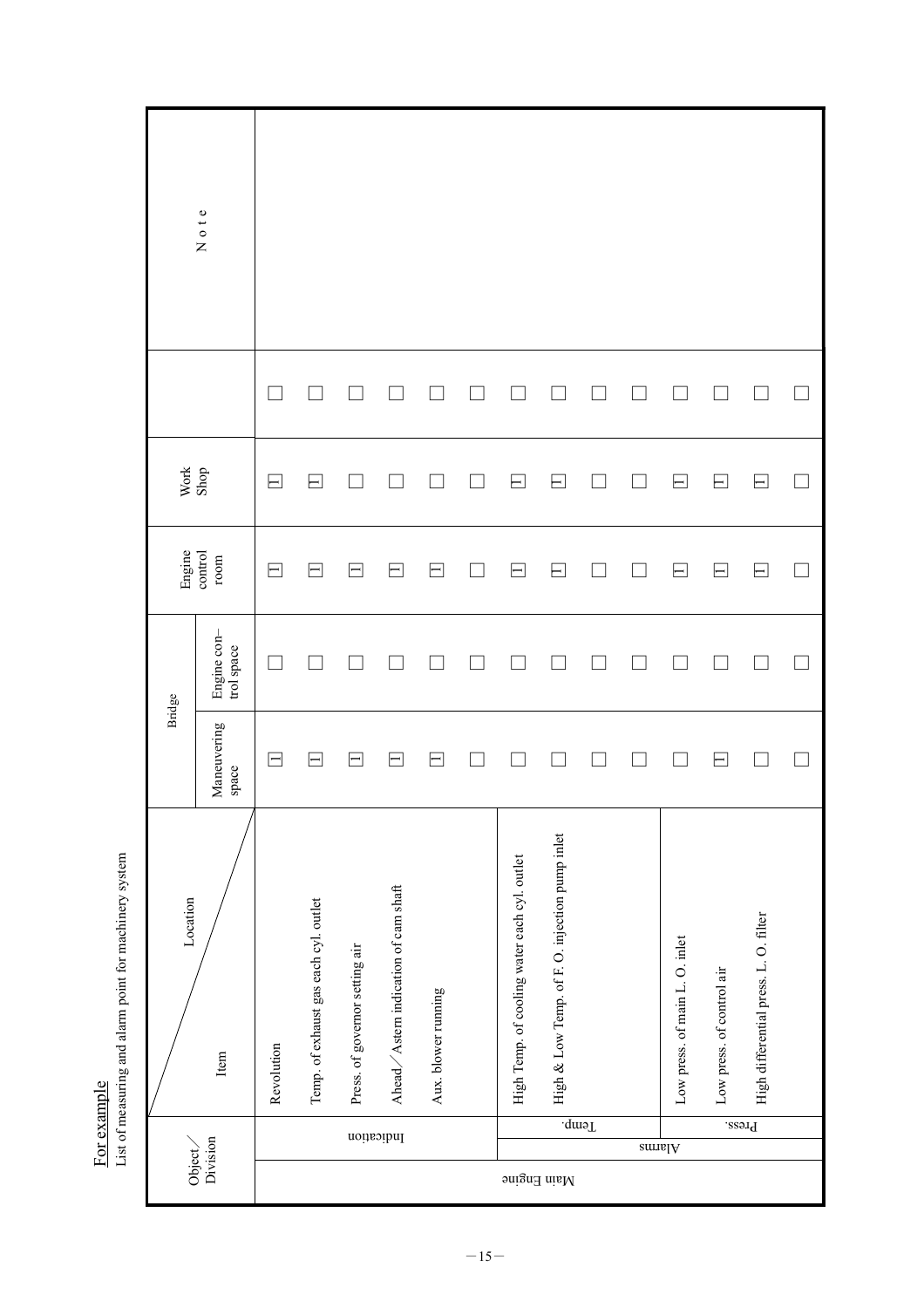|                                                        | Note              |                                                                             |        |  |                |        |  |  |                          |        |                                         |
|--------------------------------------------------------|-------------------|-----------------------------------------------------------------------------|--------|--|----------------|--------|--|--|--------------------------|--------|-----------------------------------------|
|                                                        |                   |                                                                             | $\Box$ |  |                | $\Box$ |  |  | ×                        | $\Box$ |                                         |
|                                                        |                   |                                                                             |        |  |                |        |  |  | $\overline{\phantom{a}}$ | $\Box$ |                                         |
|                                                        | Engine<br>control | $_{\rm room}$                                                               |        |  |                |        |  |  | $\mathcal{L}$            | $\Box$ |                                         |
|                                                        | Bridge            | Engine con-<br>trol space                                                   |        |  |                |        |  |  |                          | $\Box$ |                                         |
|                                                        |                   | Maneuvering<br>space                                                        |        |  | <b>College</b> |        |  |  | ×                        | $\Box$ |                                         |
| List of measuring and alarm point for machinery system | Location          | Item                                                                        |        |  |                |        |  |  |                          |        | This sheet may be copied, if necessary. |
|                                                        |                   | $\begin{array}{c} \mathrm{Object} \diagup \\ \mathrm{Division} \end{array}$ |        |  |                |        |  |  |                          |        | (Note)                                  |